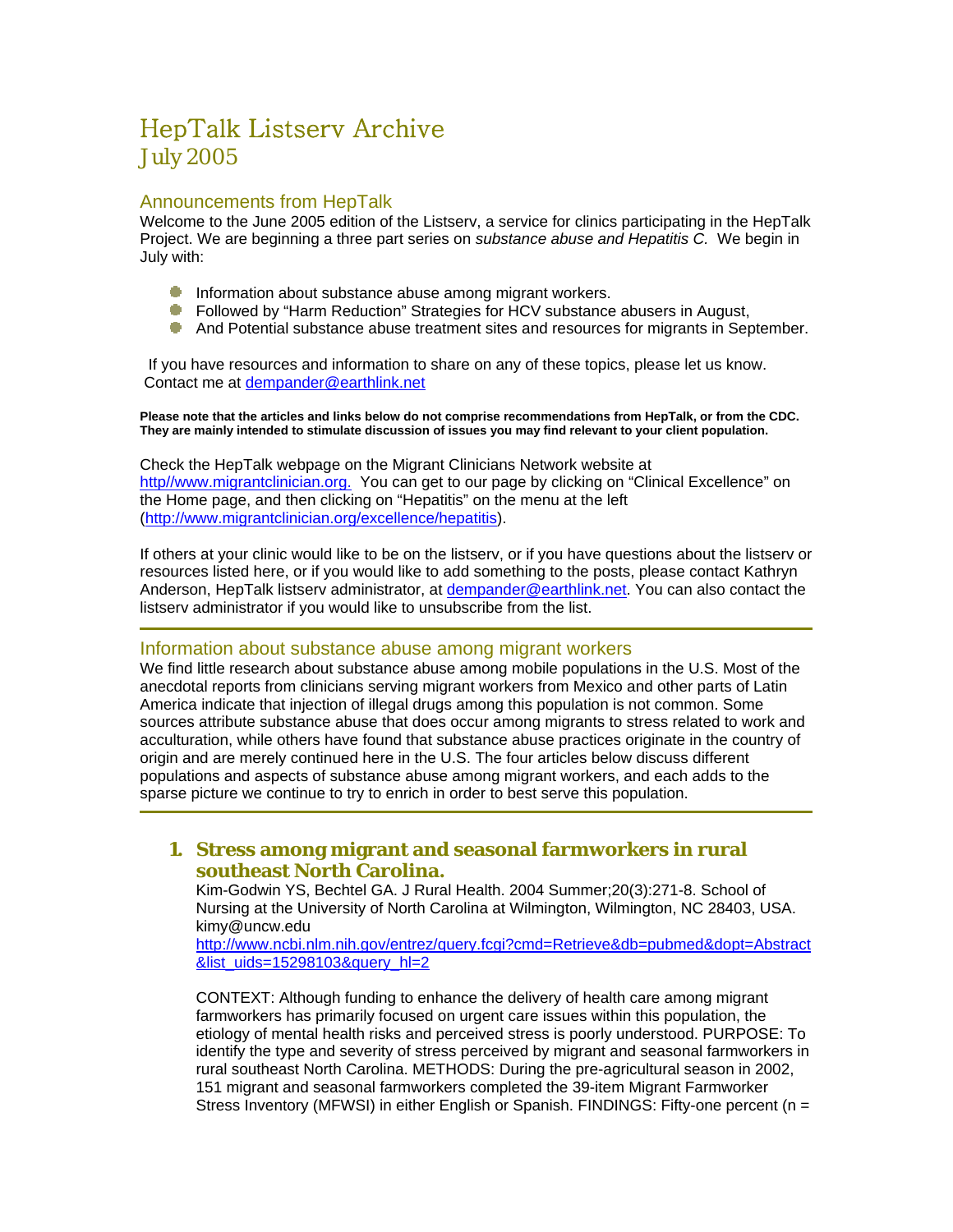77) of the respondents perceived themselves at a high level of stress (mean score above 80 of "caseness") that may subsequently put them at greater risk for experiencing psychological difficulties. The stressors highly ranked (mean>2.5 in a maximum of 4, with "extremely stressful" in a 5-point Likert scale 0 to 4) were related to their mobile lifestyle, language barriers, insecure job and legal status, financial restraint, and long working hours. Also, drug and alcohol use in the migrant community was found to be one of the significant sources of stressors. Variables influencing high levels of stress include education, social support, religion, marital status, and age. Despite a relatively high level of perceived stress, the majority of respondents (71.5%) viewed their physical health as either "good" or "excellent." CONCLUSIONS: Findings from the study suggest the availability of social support systems may provide significant insight into developing appropriate health services for migrant and seasonal farmworkers and their families. PMID: 15298103 [PubMed - indexed for MEDLINE]

# **2. Migration, acculturation, displacement: migratory workers and "substance abuse".**

Alaniz ML. Prevention Research Center, Berkeley, California, USA. ariv@tf.org Subst Use Misuse. 2002 Jun-Aug;37(8-10):1253-7.

http://www.ncbi.nlm.nih.gov/entrez/query.fcgi?cmd=Retrieve&db=pubmed&dopt=Abstract &list\_uids=12180564&query\_hl=2

The following essays represent the topics and issues raised by the panel presenters. A diverse group of researchers came together to compare and contrast the substance use and "abuse" practices and patterns of marginalized groups in their region of the world. The panelists included researchers discussing: the hill people of Burma, Maori in New Zealand, Algerians in France, Mexican-Americans in the United States and predominantly African-American homeless males in New York. We found many common themes. In particular, we found that each of the marginal populations increased their use of substances with increased time in the host society/culture. It was agreed that substance use is not only a process of adaptation but also a coping mechanism in, for the most part, hostile and unwelcoming environments. We also agreed that "abuse" of substances is not common to traditional cultures. Migration to a more modern society was accompanied by initiation and/or increase in substance use. When used at all, indigenous people tend to use substances in the controlled form of ritual and ceremony. The use of substances as a method of desensitizing to day-to-day stressors was adopted with exposure to the practises of their new surroundings. We found that there are more commonalities in the processes we examined than differences independent of location and race/ethnicity.

PMID: 12180564 [PubMed - indexed for MEDLINE]

## **3. Drug use and HIV risks among migrant workers on the DelMarVa Peninsula**.

Inciardi JA, Surratt HL, Colon HM, Chitwood DD, Rivers JE. Center for Drug and Alcohol Studies, University of Delaware, Newark, USA. Subst Use Misuse. 1999 Mar-Apr;34(4- 5):653-66.

http://www.ncbi.nlm.nih.gov/entrez/query.fcgi?cmd=Retrieve&db=pubmed&dopt=Abstract &list\_uids=10210098&query\_hl=2

Because high rates of drug use have been documented in the migrant farm worker population, the National Institute on Drug Abuse funded the Migrant Health Study to examine HIV risk behaviors among drug-using farm workers and their sexual partners. Many of these individuals were home-based in South Florida and migrated during the work season to various points along the Eastern Migratory Stream. The focus of this paper is a description of the characteristics and behaviors of the 151 respondents contacted on the DelMarVa Peninsula during 1994 and 1995. The data indicate that drug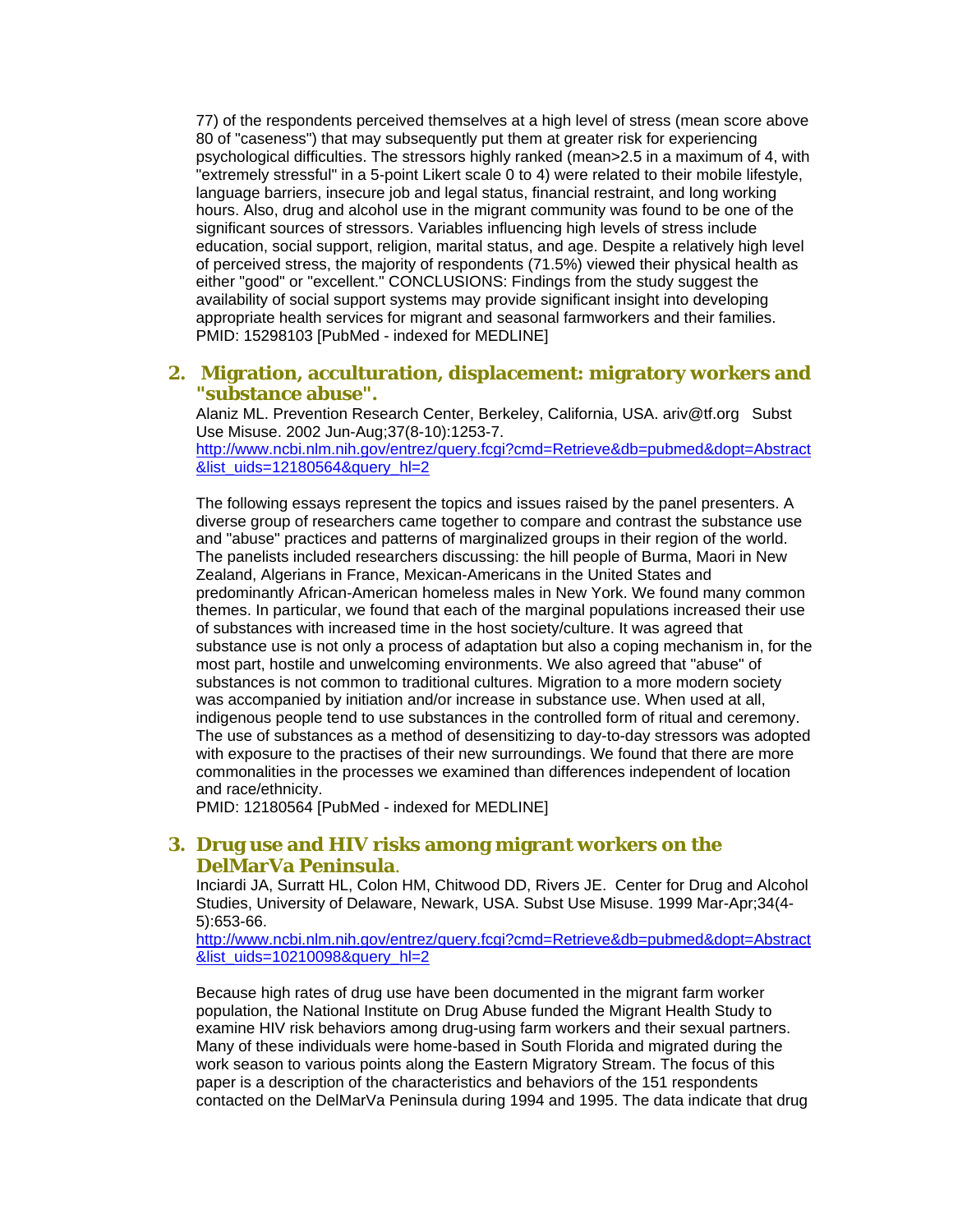use was widespread in this population, a significant proportion were at risk for HIV infection, and 6% were HIV positive. As a result of these findings, public health agencies on the peninsula have instituted HIV education programs in those clinics utilized by both local and transient agricultural workers.

PMID: 10210098 [PubMed - indexed for MEDLINE]

# **4. Excerpts from Injection Drug Use in San Diego County: A Needs Assessment**

 Executive Summary. Prepared by Linda S. Lloyd, Dr.P.H., Daniel J. O'Shea, and the Injection Drug Use Study Group. Project sponsored by the Alliance Healthcare Foundation October, 1994 http://www.nasen.org/sandiego/nexecsum.htm

San Diego has unique patterns of injection drug use. In 1990, San Diego received federal designation as a "high intensity drug-trafficking area" (San Diego Department of Health Services/Office of AIDS Coordination [SD DHS/OAC], 1994c). Most recent Department of Justice data place San Diego as third in the nation for heroin use, first in polydrug use and first in methamphetamine ("meth") production and use; unlike other communities where insufflation ("snorting" or "tooting") or smoking is preferred, 20% of San Diego's "meth" users prefer to inject.

Methamphetamine is the predominant stimulant used in San Diego. In FY 1993, 41% of all treatment admissions unrelated to alcohol involved methamphetamine - a 10% increase over the previous year. Twenty percent of these users reported smoking as the usual route of administration, and 20.5% reported injecting (Haight, 1993b).

According to a Robert Wood Johnson Foundation study (1993), between 85% and 90% of IDUs are not in treatment, and it appears that another 20% may be ready to commit to treatment but cannot access services (AIDS Alert, 1994e). In County-funded drug treatment programs IDUs are given priority among people seeking treatment, but treatment facilities are few, and lack culturally appropriate services. Current estimates of IDUs in San Diego County range from 7,100 to 23,000 (Green, 1993).

#### 

Most areas in California reported an increase in AIDS cases of 5 to 6 percent in 1992. San Diego is the exception. According to the State Department of Health Services, San Diego's increase is over 18% in 1992 (SD DHS/OAC, 1994c). This high growth rate suggests that standard protocols used to estimate the prevalence of HIV infection will not work for San Diego County. Factors pointing to a higher estimate include the migration of people with HIV/AIDS to San Diego from other communities, the under-reporting of HIV in San Diego's large Latino and Asian/Pacific Islander communities by as much as 20%, and a group of 2,000 Navy and Marine personnel with HIV who temporarily reside in San Diego. In addition, San Diego is a transportation, commercial, recreation and convention center.

Communities of color are over represented among the HIV-infected, with a disproportionate impact of HIV on African American IDUs. In mid-1993, 48% of all reported AIDS cases were among African Americans and Latinos, while these populations represent only 21% of the total U.S. population (CDC, 1993). This is exacerbated by deficiencies in San Diego's healthcare delivery system, which lack culturally appropriate treatment and support programs.

The Increasing Incidence of Hepatitis B Virus in San Diego